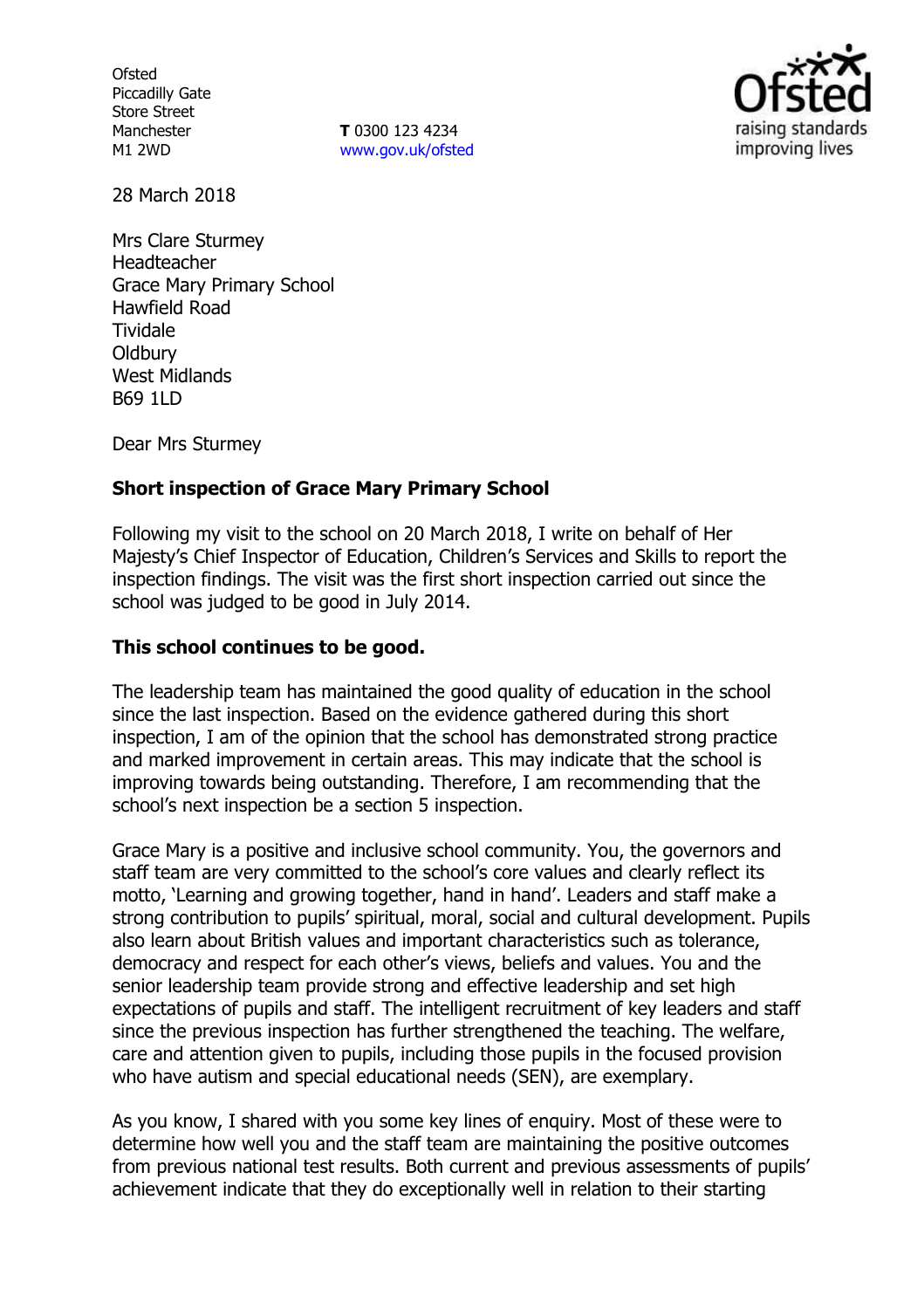points when they join the school. You have clearly addressed both areas for improvement cited at the time of the previous inspection. Both teaching and pupil outcomes have improved markedly since then. Last year's national assessments, for example, show that in all key stages, early years, key stage 1 and key stage 2, most pupils made at least good rates of progress. More impressively, the progress made by pupils by the end of Year 6 in the 2017 national tests in reading, writing and mathematics placed their achievement in the top 20% of schools nationally.

The teaching and support provided for pupils who have SEN and/or disabilities is highly effective. Management and oversight of SEN provision by the two coordinators is strong and effective. They track and monitor diligently the interventions and support that pupils receive to ensure that they all make at least good progress towards their learning and behaviour targets. As stated earlier, there have been significant improvements to teaching, including that seen across the early years since the previous inspection. There is still scope to build on this even more. As we discussed during our lesson visits, some sessions were punctuated or interrupted by staff asking too many questions. This slowed pupils' progress. The best teaching we observed and saw reflected in pupils' work in books maintains good pace. The strongest teaching allows pupils time to work and less time to sit passively while adults posed questions or engaged in too much whole-class conversation.

It is common practice for teachers to check pupils' work in books. I could see that pupils' independent writing has improved very well since the previous inspection, which was one of the areas for improvement at that time. Pupils' writing and mathematics work have improved very well and this is reflected in national assessment results. The most able pupils, including those who are disadvantaged, also achieve well, as I can see from assessments that a significant proportion achieve in greater depth in reading, writing and mathematics. There is scope now to build on the best practice that exists in many classes to ensure that teachers and support staff regularly check to identify gaps or misunderstandings in pupils' learning.

Governance has also built on previous strengths. The governing body is both supportive and challenging in holding leaders and staff to account for pupils' progress and teachers' performance. Senior leaders and governors identify the right priorities for sustained improvement. This too was an aspect of the school's work that I wanted to explore with you. I found that senior leaders and governors carry out regular checks with staff and these assessments provide a strong basis for identifying the school's strengths and the areas you all wish to improve further. The school development plan sets out ambitious aims and objectives, which are based on accurate evaluations of teaching and pupil outcomes.

Leaders and staff always put pupils first when planning improvements. Pupils and parents appreciate this and many parents I spoke with paid tribute to the staff team for the contribution that the staff make to pupils' education and welfare. You also have a highly skilled team of learning support assistants who make a significant contribution to pupils' academic and personal development.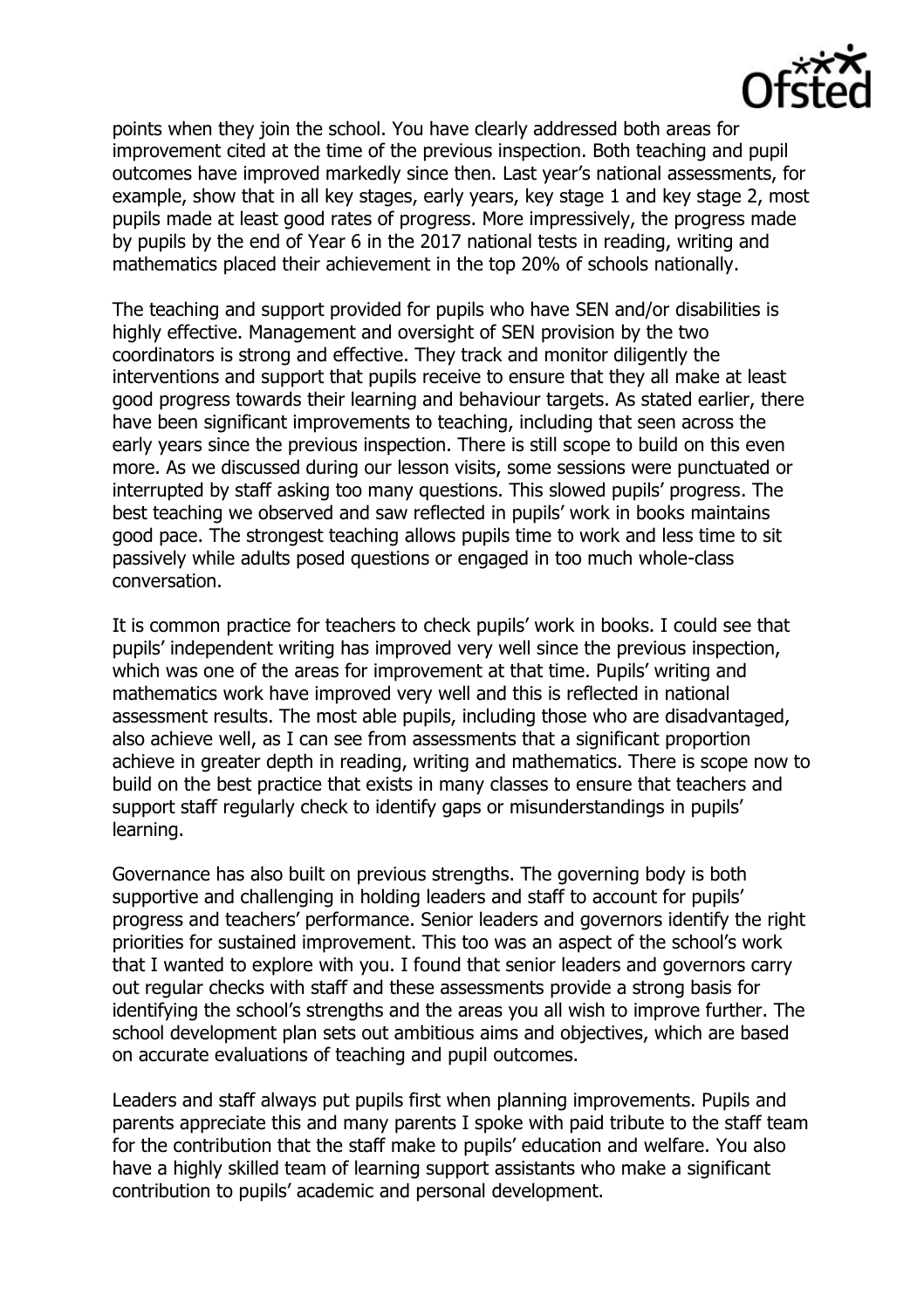

Pupils are enthusiastic, very well behaved and enjoy their education and the company of their classmates. Many told me that they love coming to school, as one group confirmed, 'We learn a lot and our teachers make it fun.' If you recall, during our visits to lessons, we saw that in most lessons pupils happily engaged with us to explain their work and progress. I was particularly impressed by the quality, form and structure of pupils' writing. We focused on the achievement of pupils in the early years and key stage 1 for part of the inspection day. Children in the early years are achieving well and settle into school routines quickly. However, I agree with you and external reviews of the early years, that some early years children have the potential to work more independently. Too much adult direction leaves less scope for the children to show their learning, demonstrate initiative and learn from mistakes when given opportunities to choose activities for themselves.

## **Safeguarding is effective.**

There is a strong culture of safeguarding across the school. Safeguarding procedures are fit for purpose. Staff vetting and checking systems are rigorous. All the parents I spoke with agree that pupils are safe in school and are very well cared for by the staff. Senior leaders, staff and those with specific responsibility for managing safeguarding procedures keep robust records if and when any concerns are raised about pupils' well-being and safety.

You and the staff adopt both a caring and robust approach to follow up absenteeism in order to make sure that pupils are safe when not in school. This too was a key line of enquiry because of last year's high rate of persistent absenteeism. I met with leaders and the member of staff responsible for liaising with the most vulnerable and hard-to-reach families. As you know, I judged that you and the staff keep robust records and follow up any absenteeism by visiting families at home. This is helping to encourage the small number of families to send their children to school regularly and on time.

You and your staff treat pupils and families with dignity and respect. Combined with a very effective nurture programme that fosters strong relationships with pupils and families, you are increasingly successful in improving attendance and punctuality. This work must continue in order to reduce still further persistent absenteeism rates. There are well-defined and clear referral procedures so that teaching, support, administrative and ancillary staff are aware of whom to go to if they are concerned about a child's welfare or safety.

# **Inspection findings**

- Children in the early years are thriving and the proportion reaching a good level of development is in line with the national average. This represents strong progress in relation to their low starting points when they joined in the Nursery and Reception class. The children are happy and settle very well into school routines, but should have more opportunities to choose activities and learn through trial and error independently.
- **Pupils in Years 1 and 2 achieve very well and there is particularly consistent and**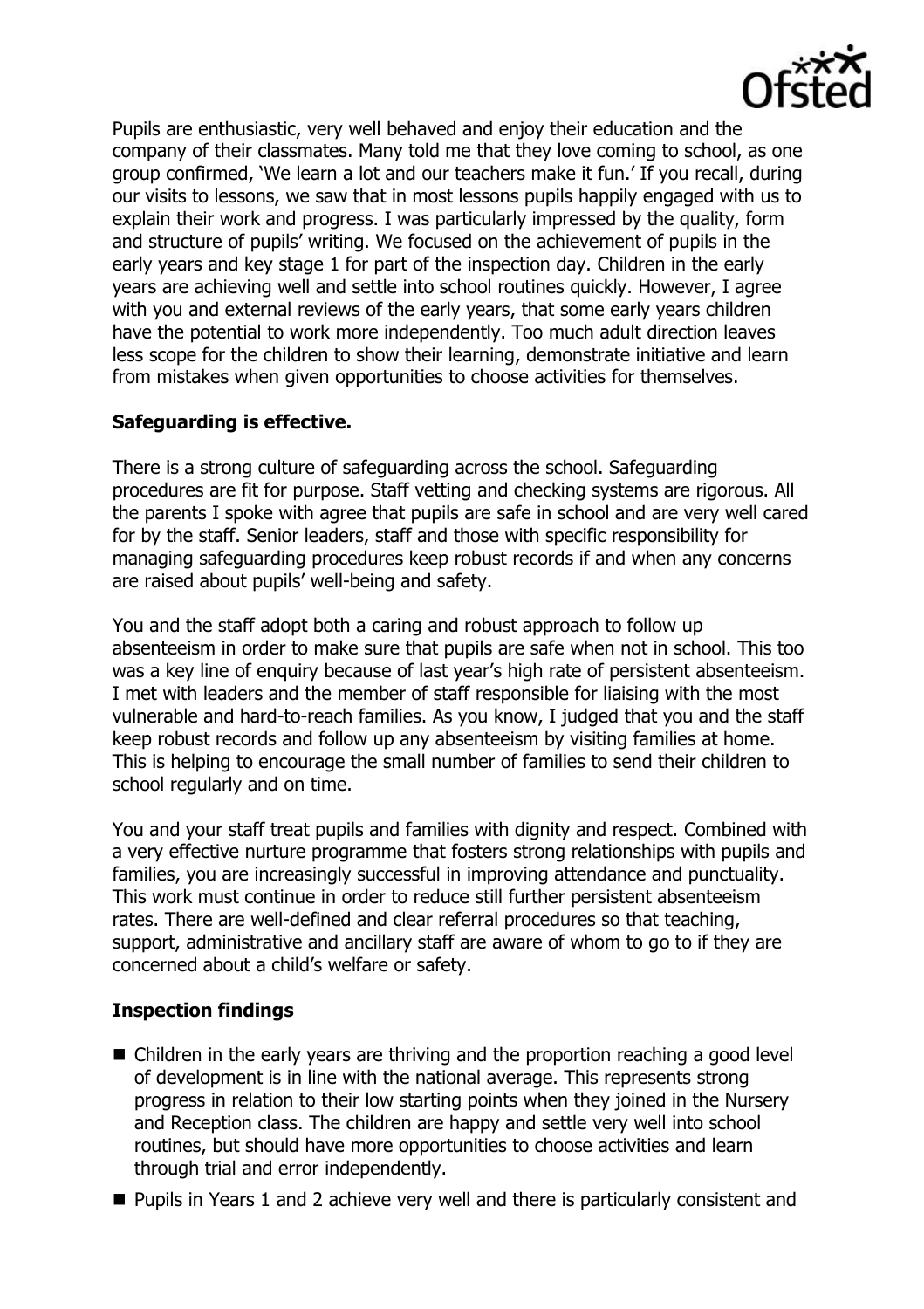

strong teaching in the Year 2. The previous two years' national assessments in key stage 1 show that the large majority of pupils reach or exceed age-related standards in reading, writing and mathematics by the end of Year 2. The percentage of pupils in Year 2 last year reaching or exceeding age-related standards was above the national average. For the fourth consecutive year, the results of the key stage 1 phonics screening test show improvement. These outcomes across key stage 1 represent rapid progress in the way that pupils in Year 1 and Year 2 learn basic reading, writing and mathematics skills, as well as phonics and a love of reading.

- In key stage 2, test results show that pupils make at least good progress in all classes and some exceptional teaching by the end of the key stage accelerates this further. This balance of good and outstanding teaching enables the large majority to reach or exceed age-related standards in English and mathematics. Some of the teaching has the potential to improve further and replicate other strong practice. For example, teachers and support staff plan work well but do not ask focused questions that help identify any gaps or misunderstanding in pupils' learning. There are occasions when staff ask too many questions, leaving less time for pupils to work or demonstrate what they have learned.
- $\blacksquare$  I checked whether there was any significant difference between the achievement of disadvantaged pupils and others. A large proportion of pupils across the school are disadvantaged and the outcomes from national tests also show that they achieve as well as other pupils nationally.
- **Pupils who have autism in the focused provision and have education, care and** health plans are very well taught and cared for by a skilled team of support staff and teachers.
- Across the school, pupils' writing improves very well. Pupils' work in books is well presented and as pupils move up the school from the early years through key stages 1 and 2, handwriting, spelling and punctuation improves. The work produced by the group of pupils I met with was detailed, accurate and reflects teachers' high expectations.
- The deputy headteacher is leading mathematics very well. Assessment outcomes show significant and sustained improvement to pupils' achievement in mathematics. The current focus on developing reasoning, mastery and learning in greater depth is proving to be effective. By the end of key stage 2, the most able pupils are mastering complex calculations and demonstrate a secure understanding of shapes, measures and fractions.
- Leaders and staff are very good at engaging with parents and carers. Regular workshops and special events aimed at involving parents in their children's learning contributes to supporting learning at home. This needs to continue and expand so that it engages the most vulnerable and disadvantaged families even more, as well as reducing further persistent absenteeism.

#### **Next steps for the school**

Leaders and those responsible for governance should ensure that:

 $\blacksquare$  they continue focusing on improving teaching further in all classes by: